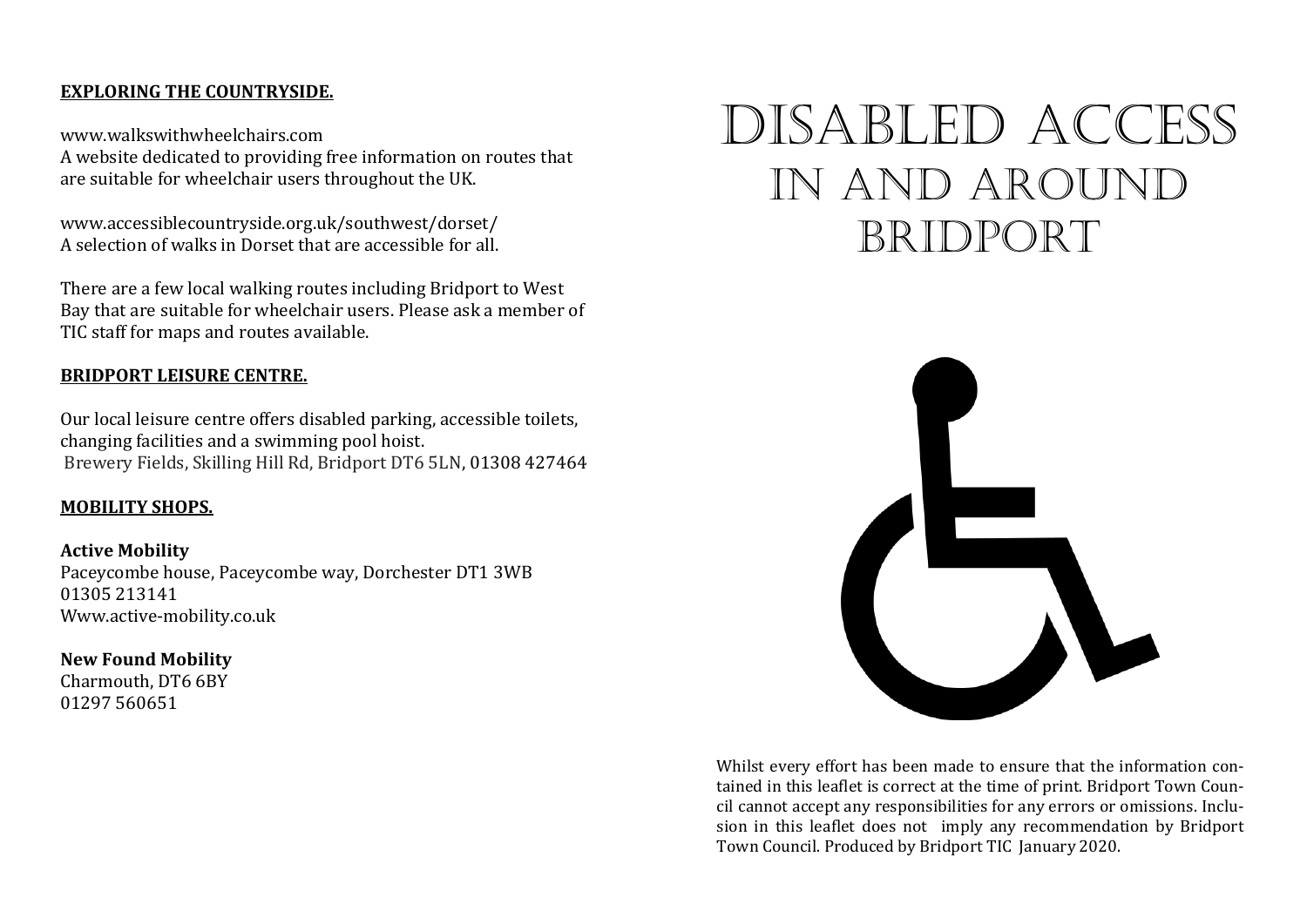#### **ATTRACTIONS.**

#### **Abbotsbury Subtropical Gardens**  Abbotsbury, Dorset DT3 4LA (approx 50% of the gardens are accessible to disabled visitors. 01305 871387. **Abbotsbury Swannery** New barn Way, Abbotsbury, DT3 4JG. 01305 871858. **Athelhampton House & Gardens** Dorchester, DT2 7LG. 01305 848363. **Bridport Museum (lift to first floor)** 25 South Street , Bridport, Dorset, DT6 3NR. 01308 458703. **Bridport Town Hall (access through TIC lift only)** South Street, Bridport, DT6 3LF. 01308 424901. **Dorset County Museum**  High West Street, Dorchester, Dorset, DT1 1XA. 01305 262735. **Farmer Palmers Farm Park**  Wareham Rd, Organford, Poole BH16 6EU. 01202 622022. **Fleet Air Arm Museum**  RNAS Yeovilton, Ilchester BA22 8HT. 01935 840565. **Forde Abbey**  Chard, Somerset, TA20 4LU. 01460 220231. **Kingston Maurward**  Dorchester, DT2 8PY. 01305 215000. **Lulworth Castle and Park**  Lulworth Castle, East Lulworth BH20 5QS. 01929 400352. **Lyme Regis Museum**  Bridge Street, Lyme Regis, DT7 3QA (Wheelchair access to ground floor and shop only).01297 443370. **Monkey World Ape Rescue**  Longthorns, Wareham BH20 6HH. **Tutankhamun Exhibition**  High West Street, Dorchester, Dorset, DT1 1UW. 01305 269571. **West Bay Discovery Centre** The Chapel on the Beach, West Bay Road, West Bay DT6 4EN **West Bay Play Area**

PIPA certified inclusive Play Area. West Bay RD Carpark DT6 3EH **Weymouth Sea Life Centre**  Lodmoor Country Park, Weymouth, Dorset DT4 7SX. 01305 761070

## **CAR PARKING.**

## **The following car parks have designated disabled bays: (charges apply in all West Dorset District Council Car Parks) Parking in Bridport**  East Street, DT6 3LL. (long/short stay)

Rope Walks, DT6 3RH. (short stay) South Street, DT6 3PS. (short stay) West Street, DT6 3TP. (long stay)

## **Parking in West Bay**

The Mound, DT6 4HE. (short stay) Esplanade, DT6 4HE. (short stay) Quayside, DT6 4ER. (short stay) West Bay Road, DT6 4LE. (long stay) West Bexington, DT2 9DG.

### **DISABLED TOILET FACILITIES.**

### **Bridport and surrounding areas**

**Tannery Road** Not 24hrs **South Street** Not 24hrs **West Bay Road Carpark 24hrs The Mound West Bay** Not 24hrs **East Beach West Bay** Not 24hrs (Seasonal) **Sea Lane Hill Seatown** Not 24hrs **The Beach West Bexington** Not 24hrs **Common Lane Burton Bradstock** Not 24hrs

### **YOU CAN PURCHASE RADAR KEYS FROM THE BRIDPORT TOURIST INFORMATION.**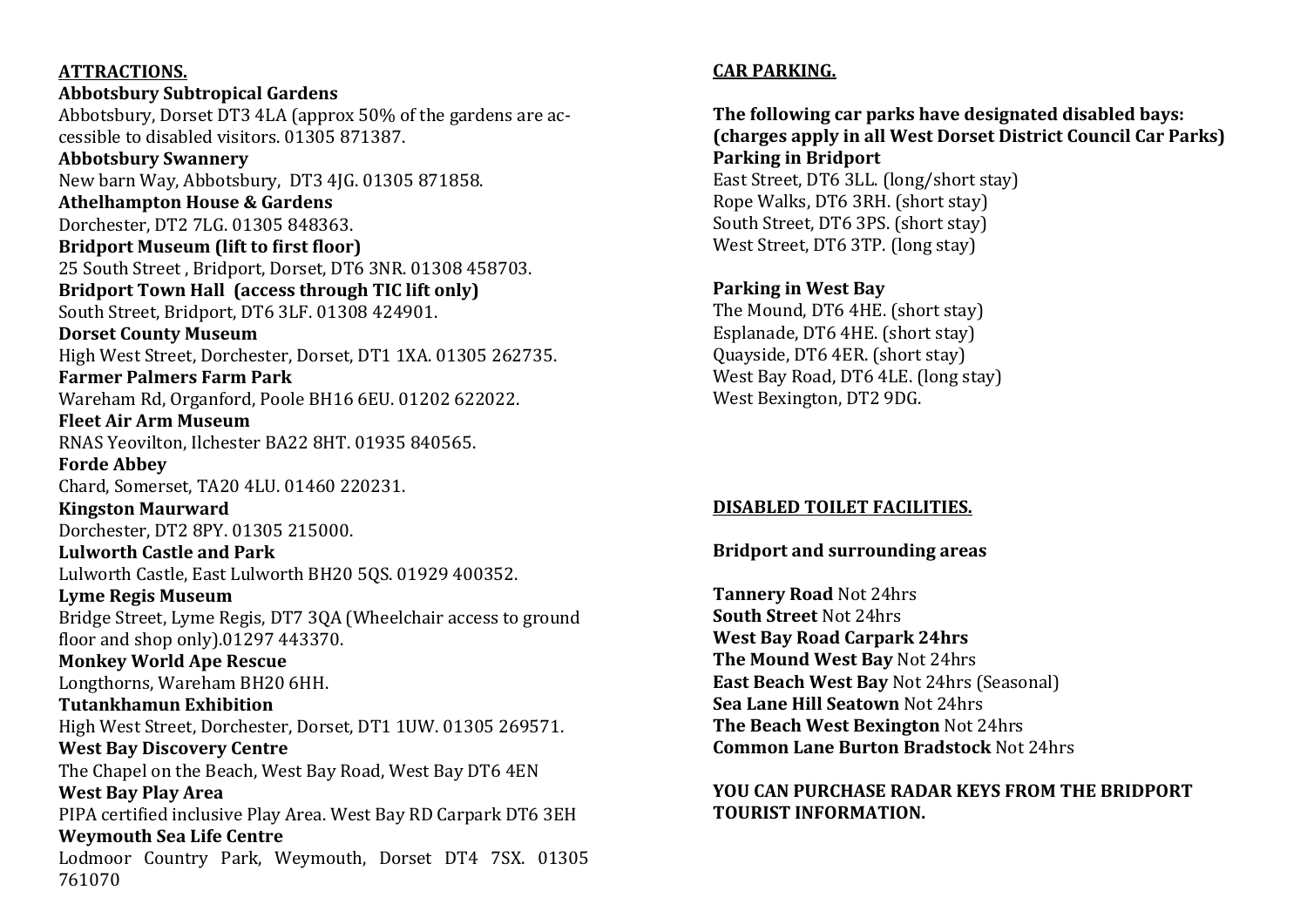## **TRANSPORT.**

## **By Bus**

For more detailed information contact the companies: First: 0870 0106022 South West Coaches: 01935 475872 Accessible Transport Schemes

Bridport is served by the X53 and X51 First bus services. Both services operate low floor, accessible buses that are able to accommodate one wheelchair. They also allow all recognised assistance animals to travel for free.

There are a number of wheelchair accessible schemes in Dorset that provide transport for people who find it difficult to use existing transport services.

For more information, please contact Dorset County Council's passenger transport services on 01305 224518 or email publictransport@dorsetcc.gov.uk

## **By Taxi**

Licensed vehicles with wheelchair access: Avills , Bridport: 07912886166 Bob's Cars, Dorchester: 01305 269500 Taxi 4 U, Dorchester: 01305 262222 A Line Taxis, Dorchester: 01305 251666 Thomas Airports, Chickerell: 01305 814216 MP Cars, Salwayash: 01308 422148

### **West Bay Play Area**

We believe that everyone of all abilities and all ages should be able to play together.

All inclusive Play and Picnic area for all ages and abilities.



West Bay Road, West Bay, Bridport DT6 4EH. The play area is accessible by foot, cycle, car and public transport.

West Bay Car Park & Public toilets with disabled access and baby changing are located next to the play area.